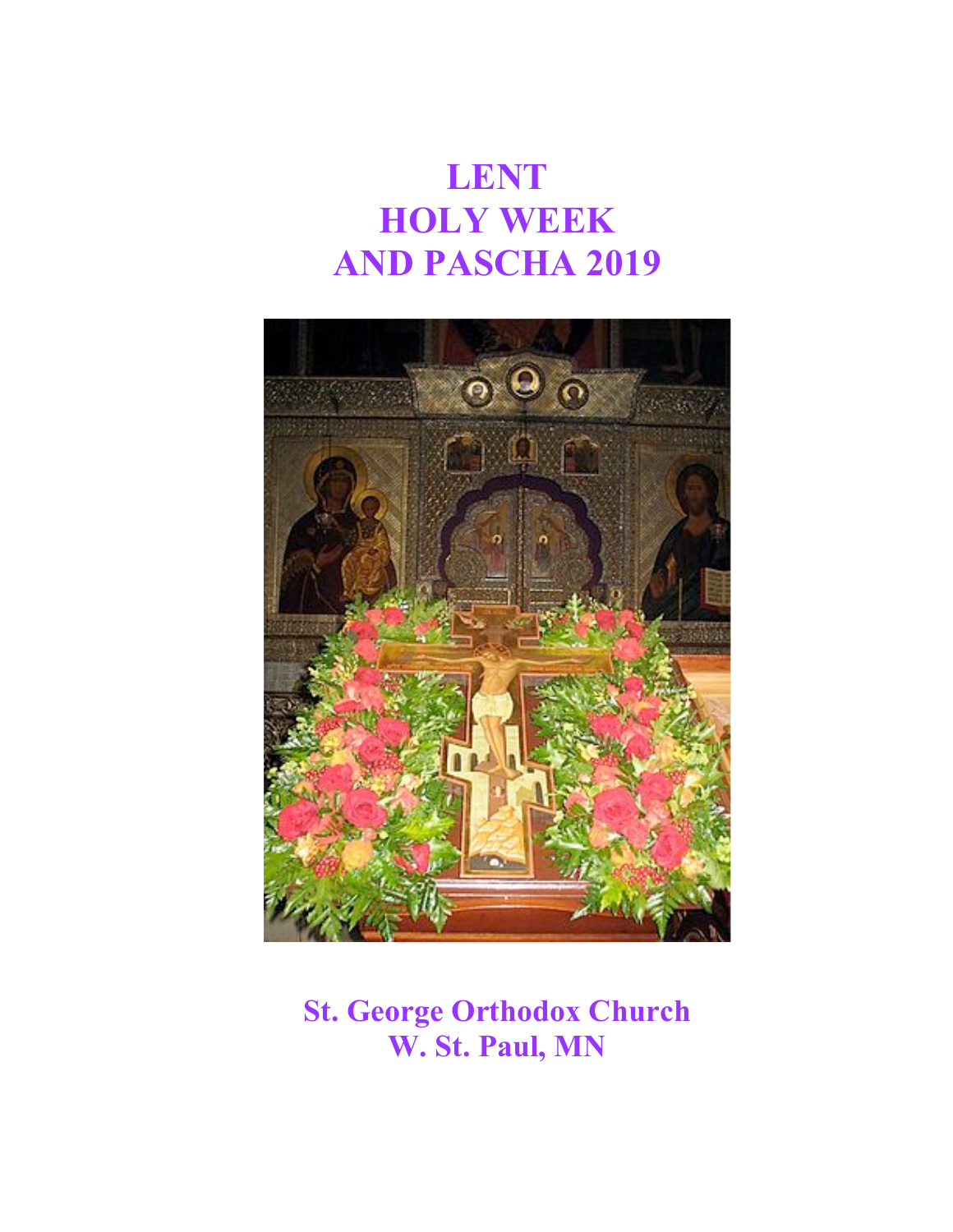### **Lenten Schedule**

**Sunday, March 10** Forgiveness Vespers 5:00 P.M.

**Wednesday, March 13** Presanctified Liturgy at 6:30 P.M.

**Friday, March 15** Akathist at 7:00 P.M.

**Sunday, March 17 – Sunday of Orthodoxy** MEOCCA Lenten Vespers 4:00 P.M. at St. Mary's OCA Cathedral.

**Wednesday, March 20** Presanctified Liturgy at 6:30 P.M.

**Friday, March 22** Akathist at 7:00 P.M.

**Sunday, March 24, St. Gregory Palamas** MEOCCA Lenten Vespers 4:00 P.M., St. George Greek, St. Paul.

**Monday, March 25, Annunciation** Liturgy 6:30 P.M., St. George Antiochian, W. St. Paul.

**Wednesday, March 27** Presanctified Liturgy at 6:30 P.M.

**Friday, March 29** Akathist at 7:00 P.M.

**Sunday, March 31, The Veneration of the Holy Cross** MEOCCA Lenten Vespers 4:00 P. M., St. Mary Romanian, St. Paul, MN

**Wednesday, April 3** Presanctified Liturgy at 6:30 P.M.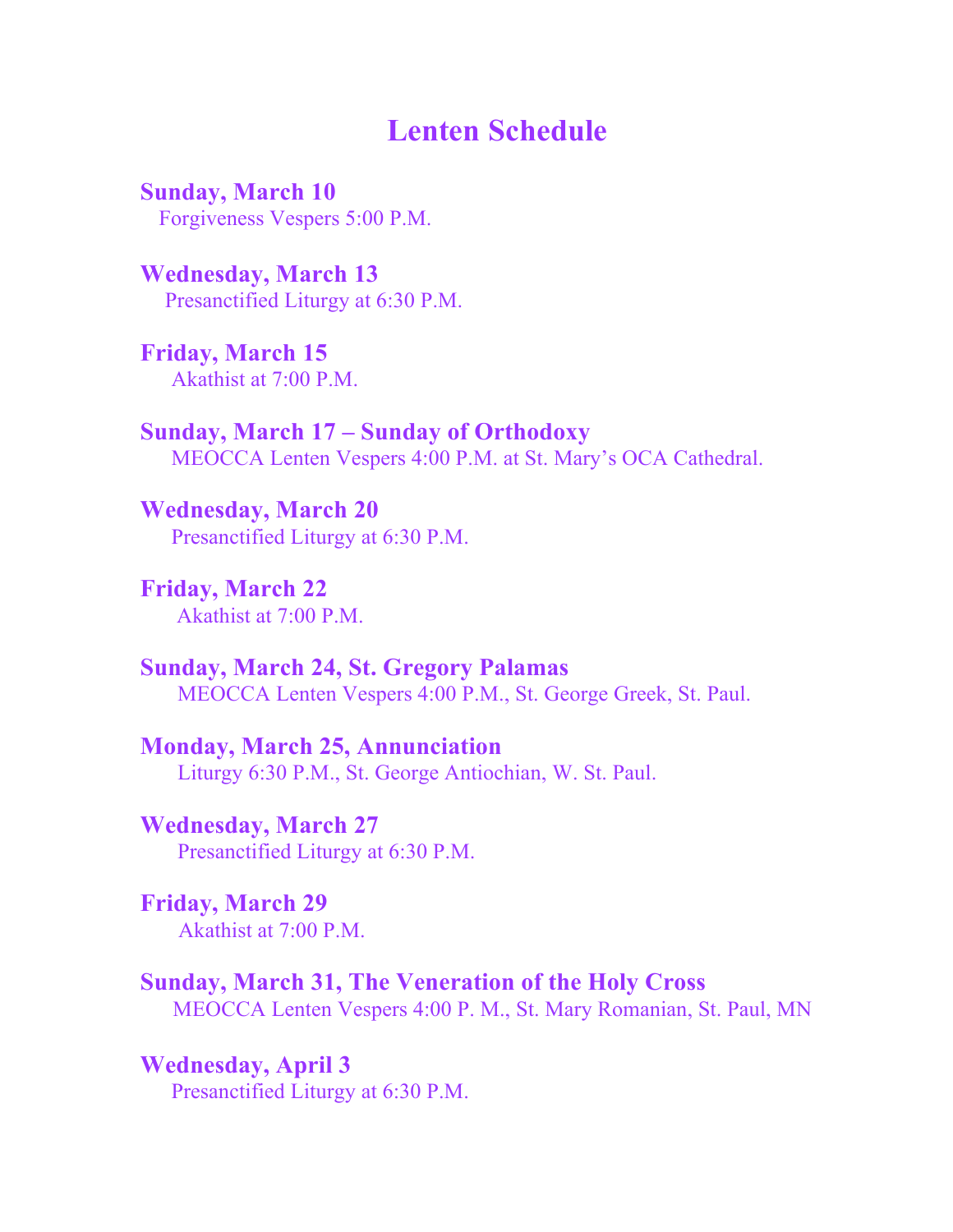**Friday, April 5** Akathist at 7:00 P.M.

#### **Sunday, April 7, St. John Climacus**

MEOCCA Lenten Vespers at 4:00 P.M., Holy Trinity OCA, St. Paul, MN

**Wednesday, April 10** Presanctified at 6:30 pm.

**Friday, April 12** Akathist at 7:00 P.M.

#### **Sunday, April 14 St. Mary of Egypt,**

Matins 9:00 am. Liturgy 10:00 am. MEOCCA Lenten Vespers at 4:00 P.M., St. George (AOC) W. St. Paul, MN

**Wednesday, April 17**

Presanctified Liturgy, 6:30

**Friday, April 19** St. Lazarus Compline at 7:00 P.M.

#### **Saturday, April 20**

St. Lazarus Liturgy 9:00 A.M. Followed by breakfast and preparation of the palms. All are invited to help.

#### **HOLY WEEK**

**Sunday, April 21, Palm Sunday Liturgy 10:00 A.M.** Bridegroom Matins 4:00 P.M. (St. Herman's, OCA) South Minn., MN

**Monday, April 22**

Bridegroom Matins 7:00 P.M.

**Tuesday, April 23**

Bridegroom Matins 7:00 P.M.

**Wednesday, April 24**

Holy Unction Service 7:00 P.M.